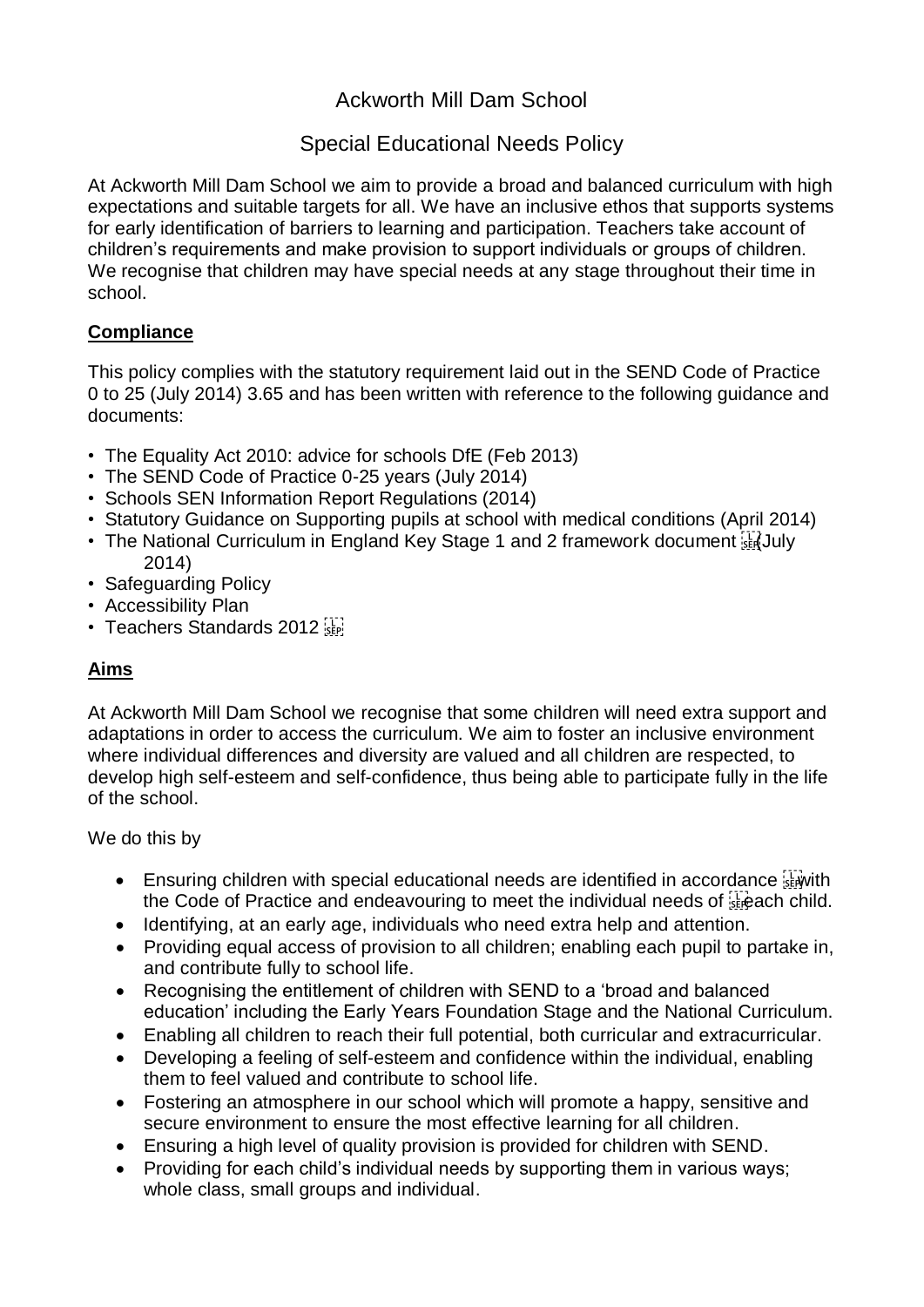- Monitoring closely those with SEND through review and assessment, enabling us to recognise, celebrate and record achievements.
- Working in partnership with parents and other agencies to provide support and opportunities for those children with SEND.
- Using a variety of teaching strategies, which include different learning styles, to facilitate meaningful and effective learning for all children.
- Assisting all staff in the delivery of educational entitlement and ensure all staff are aware of a child's individual needs.
- Ensuring access to a range of resources to support staff in their teaching of children with SEND.
- Including the voice of the child in monitoring and reviewing Learner Profiles, Supporting Me to Learn Plans, One Page Profiles, My Support Plans and Education Health Care Plans.

## **Definition of Special Educational Needs**

Children have special educational needs if they have a learning difficulty that calls for special educational provision to be made for them.

Children have a learning difficulty if they:

- Have a significantly greater difficulty in learning than the majority of children of the same age.
- $\bullet$  Have a disability which prevents or hinders them from making use of  $\ddot{\ddot{\text{SE}}}$  ducational facilities of a kind generally provided for children of the same age in schools within the area of the local education authority.
- Are under compulsory school age and fall within the definition of the above statements or would so do if special educational provision was not made for them.

### **Types of SEND**

The SEN Code of Practice (2014) divides the areas of need into four categories:

- **Communication and Interaction** this includes children with speech and language delay, impairments or disorders, specific learning difficulties such as dyslexia, dyscalculia, dysgraphia, hearing impairment, and those who demonstrate features within the autistic spectrum.
- **Cognition and Learning**  this includes children who demonstrate features of moderate, severe or profound learning difficulties or specific learning difficulties such as dyslexia, dyscalculia, dysgraphia or dyspraxia.
- **Social, Mental and Emotional Health**  this includes children who may be withdrawn or isolated, disruptive or disturbing, hyperactive or lack concentration.
- **Sensory and/or Physical Needs**  this includes children with sensory, multisensory and physical needs.

*Behavioural difficulties, persistent disruptive or withdrawn behaviours and slow progress and low attainment do not necessarily mean that a child or young person has SEND and should not automatically lead to a pupil being registered as having SEND.*

*Identifying and assessing SEND for children or young people whose first language is not*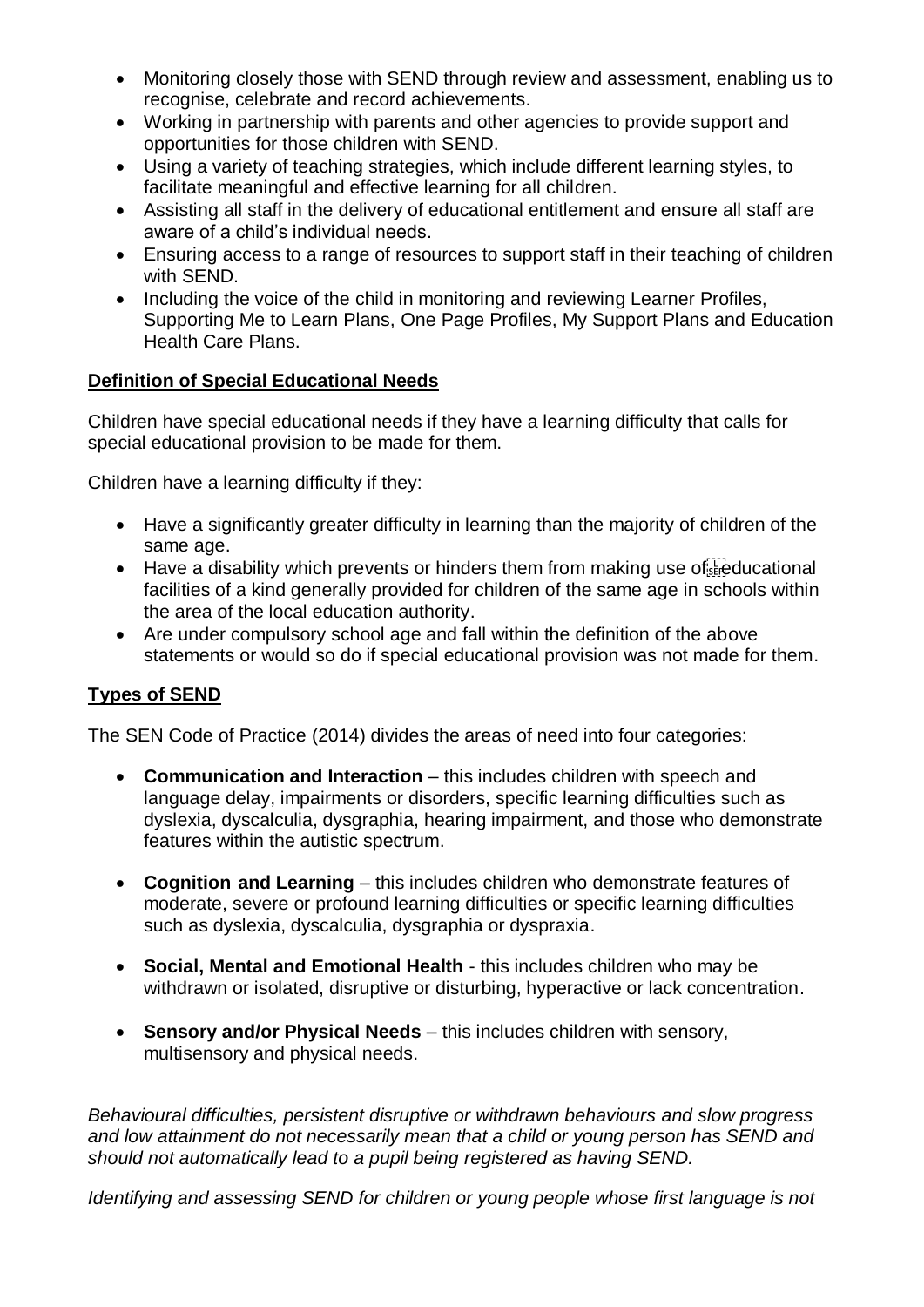*English requires particular care; difficulties related solely to limitations in English as an additional language are not SEND.*

### **Disability**

Many children and young people who have SEND may have a disability under the Equality Act 2010; that is '...a physical or mental impairment which has a long-term and substantial adverse effect on their ability to carry out normal day-to-day activities'.

This definition provides a relatively low threshold and includes more children than many realise: 'long-term' is defined as 'a year or more' and 'substantial' is defined as 'more than minor or trivial'. This definition includes sensory impairments such as those affecting sight or hearing, and long-term health conditions such as asthma, diabetes, epilepsy, and cancer.

Children and young people with such conditions do not necessarily have SEND, but there is a significant overlap between disabled children and young people and those with SEND. Where a disabled child or young person requires special educational provision they will also be covered by the SEND definition.

As a school we observe two key responsibilities:

- We **must not** directly or indirectly discriminate against, harass or victimise disabled children and young people.
- We **must** make reasonable adjustments, including the provision of auxiliary aids and services, to ensure that disabled children and young people are not at a substantial disadvantage compared with their peers.

This responsibility is anticipatory, it requires thought to be given in advance to what disabled children and young people might require and what adjustments might need to be made to prevent that disadvantage.

#### **Identification, Assessment and Review procedures**

The Code of Practice outlines a graduated response to pupils' needs, recognising that there is a continuum of need matched by a continuum of support. This response is seen as action that is **additional to** or **different from** the provision made as part of the school's usual differentiated curriculum and strategies. A register is kept of pupils with SEND.

Where concern is expressed that a pupil may have a special educational need, the class teacher takes early action to assess and address the difficulties.

Pupils identified as having a special educational need will have a 'Learner Profile' that acknowledges the need, describes the difficulty that this individual has, and identifies ways in which barriers to learning can be removed within the classroom. This document is reviewed either when there is a significant change of need or once a year during the summer term.

For pupils where external agencies are involved a Supporting Me To Learn Plan should be completed. This should highlight short-term interventions and targets and include advice from external agencies and is reviewed three times a year.

Reviews of pupils on the SEND register, and who have a My Support Plan, takes place three times a year. For pupils with Education, Health & Care plans (formerly Statements) an annual review meeting has to be held in addition to this. One Page Profiles are used to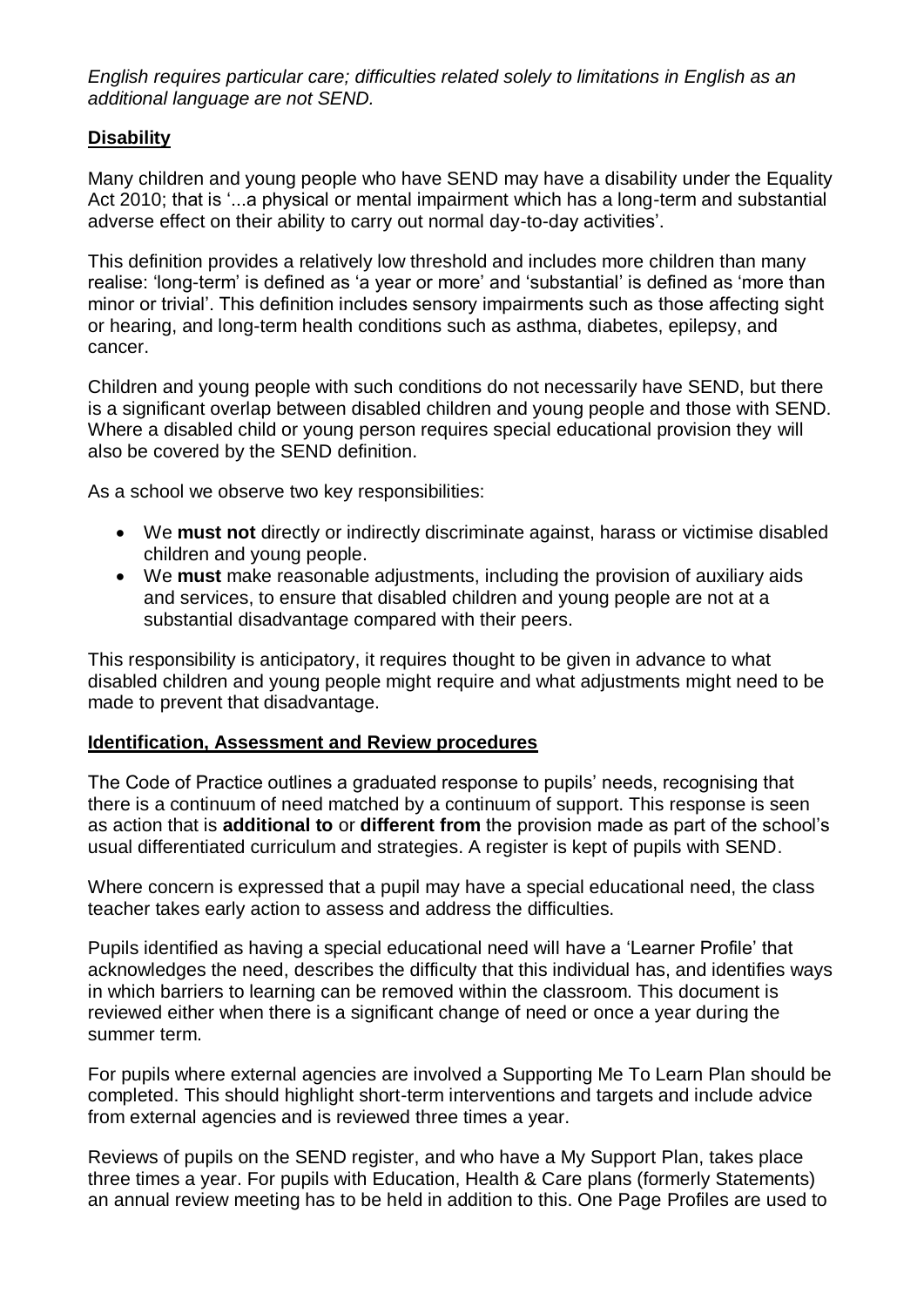record additional information for pupils with a My Support Plan or an Education, Health and Care Plan.

## **A Graduated Approach to SEN Support**

At Ackworth Mill Dam School children of all abilities are supported through high quality first teaching. The key characteristics of high quality teaching are:

- Highly focused lessons designed with sharp objectives.
- High expectations of all pupils to have high levels of involvement and engagement with their **selearning**.
- High levels of interaction for all pupils.
- Appropriate use of teacher questioning, modelling and explaining.
- An emphasis on learning through dialogue, with regular opportunities for pupils to talk both standividually and in groups.
- An expectation that pupils will accept responsibility for their own learning and work **issued** condently.
- Regular use of encouragement and authentic praise to engage and motivate pupils.

Teachers are responsible and accountable for the progress and development of all the pupils in their class, including all children with SEND. High quality teaching, differentiated for individual pupils, is the first step in responding to pupils who have or may have SEND; additional intervention and support cannot compensate for a lack of high quality teaching. We regularly and carefully review the quality of teaching for all pupils, including those at risk of underachievement, through lesson observations, book scrutiny and pupil progress meetings. Professional development opportunities are provided for staff to extend their knowledge and understanding of SEND and high quality teaching.

We assess each pupil's current skills and levels of attainment on entry, building on information from previous settings and key stages where appropriate. Class teachers, supported by the Senior Leadership Team, make regular assessments of progress for all pupils. These should seek to identify pupils making less than expected progress given their age and individual circumstances.

Adequate progress is defined as progress that:

- Closes the attainment gap between the child and their peers.
- Prevents the attainment gap growing wider.
- Is similar to that of peers starting from the same attainment baseline, but less than that of state majority of peers.
- Matches or betters the child's previous rate of progress.
- Ensures access to the full curriculum.
- Demonstrates an improvement in self-help, social or personal skills.
- Demonstrates improvements in the child's behaviour.

A child experiencing difficulty in learning will be identified as:

- Despite receiving differentiated learning opportunities, makes little or no progress even when teaching approaches are targeted particularly in a child's identified area of weakness.
- Showing signs of difficulty in developing literacy or mathematics skills which result in poor attainment in some curriculum areas.
- Presenting persistent emotional or behavioural difficulties, which are not alleviated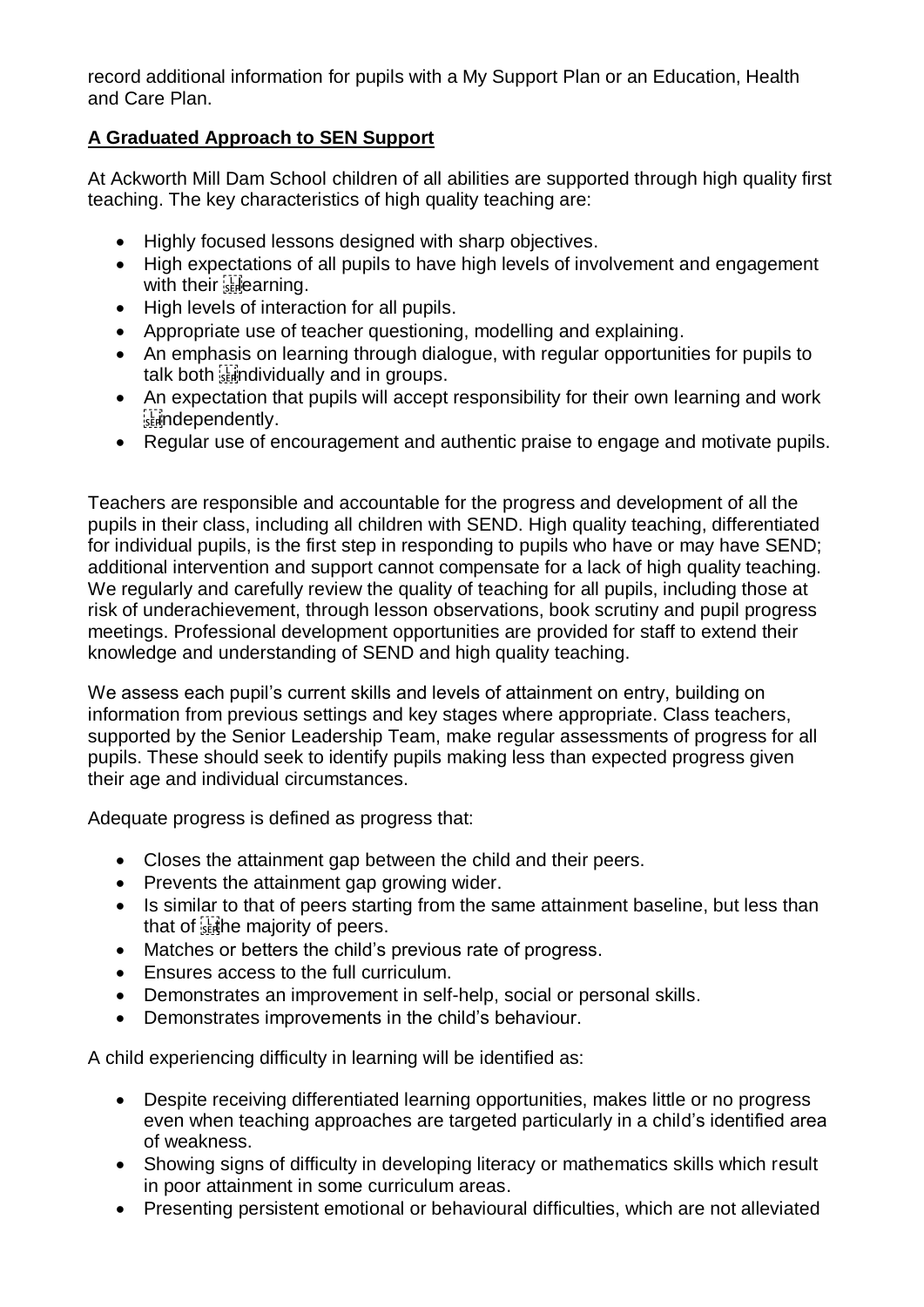by the behaviour management techniques usually employed in the school.

- Having sensory or physical problems, and continues to make little or no progress despite the provision of specialist equipment.
- Having communication and/or interaction difficulties, and continues to make little or no progress despite the provision of a differentiated curriculum.

The first response to such progress should be high quality teaching targeted at the child's areas of weakness. This can also include progress in areas other than attainment – for instance where a pupil needs to make additional progress with wider development or social needs in order to make a successful transition to secondary school.

Where a pupil is identified as having SEND, schools should take action to remove barriers to learning and put effective special educational provision in place. This SEND support should take the form of a four-part cycle through which earlier decisions and actions are revisited, refined and revised with a growing understanding of the pupil's needs and of what supports the pupil in making good progress and securing good outcomes. This is known as the graduated approach. It draws on more detailed approaches, more frequent review and more specialist expertise in successive cycles in order to match interventions to the SEND of children and young people.

## **Assess**

In identifying a child as needing SEND support the class teacher, working with the SENCo, should carry out a clear analysis of the pupil's needs. This should draw on the teacher's assessment and experience of the pupil, their previous progress and attainment, the views and experience of parents, the pupil's own views and, if relevant, advice from external support services. Schools should take seriously any concerns raised by a parent. These should be recorded and compared to our school's own assessment and information on how the pupil is developing.

In some cases, outside professionals from health or social services may already be involved with the child. These professionals should liaise with the school to help inform the assessments. Where professionals are not already working with school staff the SENCo should contact them (with parental consent).

### **Plan**

Where it is decided to provide a pupil with SEND support, the parents will be formally notified. The teacher and the SENCo should agree, in consultation with the parent and the pupil, the adjustments, interventions and support to be put in place, as well as the expected impact on progress, development or behaviour, along with a clear date for review. The support and intervention provided should be selected to meet the outcomes identified for the pupil, based on reliable evidence of effectiveness, and should be provided by staff with sufficient skills and knowledge. Learner Profiles, Supporting Me to Learn Plans, One Page Profiles and My Support Plans will also include how parents can reinforce or contribute to progress at home.

All teachers and support staff who work with the pupil should be made aware of their needs, the outcomes sought, the support provided and any teaching strategies or approaches that are required.

## **Do**

The class teacher should remain responsible for working with the child on a daily basis. Where the interventions involve group or one-to-one teaching away from the main class or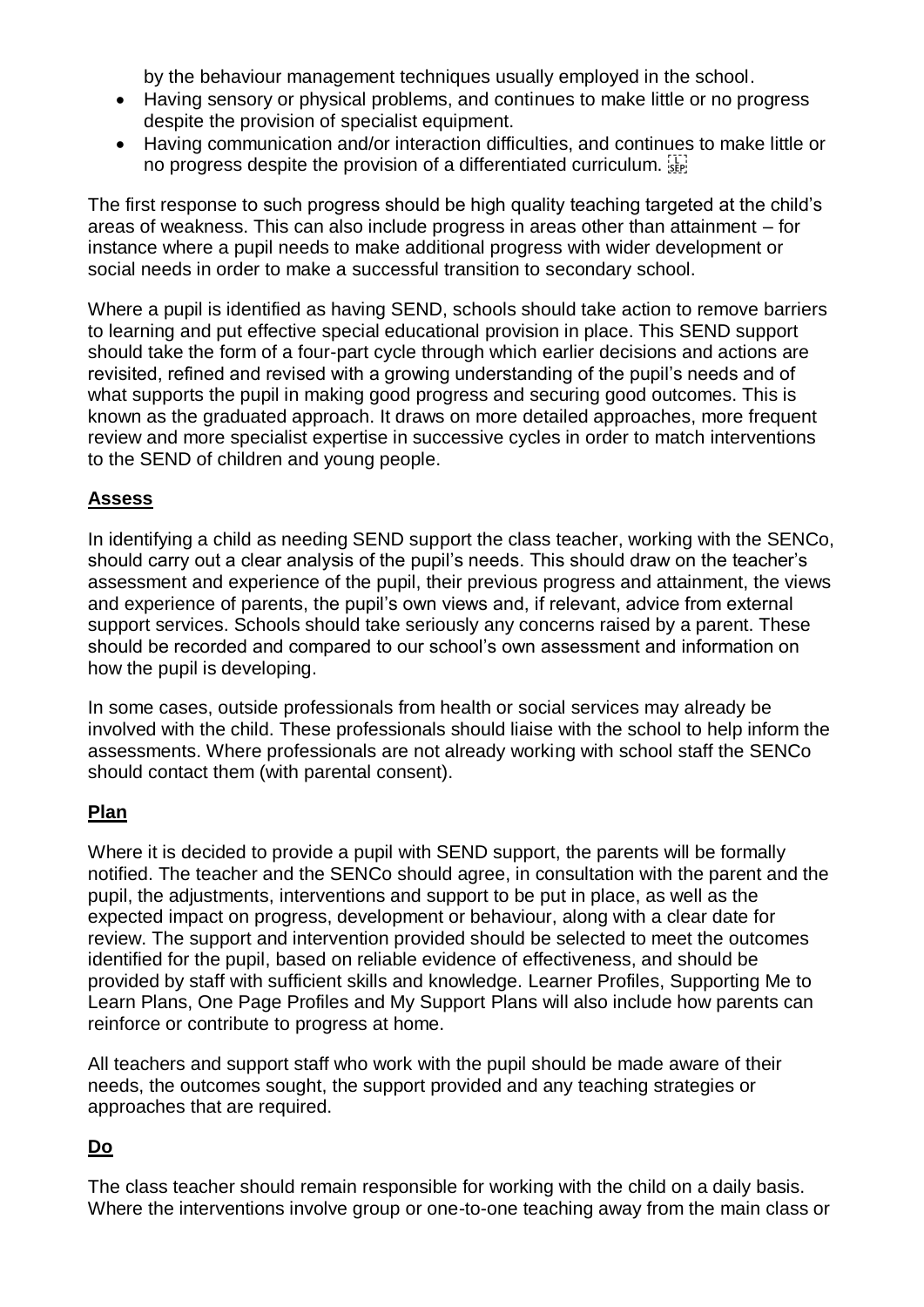subject teacher, they will still retain responsibility for the pupil. They should work closely with any teaching assistants or specialist staff involved, to plan and assess the impact of support and interventions and how they can be linked to classroom teaching. The SENCo will support the class or subject teacher in the further assessment of the child's particular strengths and weaknesses, in problem solving and advising on the effective implementation of support.

## **Review**

The effectiveness of the support and interventions and their impact on the pupil's progress will be reviewed in line with the agreed date. The impact and quality of the support and interventions should be evaluated, along with the views of the pupil and their parents. This will feed back into the analysis of the pupil's needs.

The class or subject teacher, working with the SENCo, will revise the support in light of the pupil's progress and development, deciding on any changes to the support and outcomes in consultation with the parent and pupil. Where a pupil has an Education and Health Care plan, the local authority, in cooperation with the school, must review that plan as a minimum every twelve months.

The success of the school's SEND policy and provision is evaluated through:

- Monitoring of classroom practice by the Headteacher and SENCo.
- Analysis of pupil tracking data.
- Monitoring of procedures and practice by the SEND Governor.
- School Self-Evaluation document.
- Local Authority moderation process and OFSTED inspection arrangements.
- Meetings of parents and staff, both formal and informal.

## **One Page Profile**

Children with a My Support Plan or an Educational Health and Care Plan will have a One Page Profile, which details important information about the child including their areas of strengths and weakness, their outcomes and steps to be taken to allow children to achieve them and any other professionals who have contact with the child. Class teachers, parents, pupils and other professional will all contribute to the One Page Profile. It is designed to be a working document, which is updated to reflect the current needs of the child.

Formal review meetings will take place three times a year, where parents and pupils will be involved in reviewing progress and setting new outcomes. Class teachers are responsible for evidencing progress according to the outcomes described in the plan and class teachers are responsible for maintaining and updating the One Page Profiles. These are then shared with everyone involved with the child.

The SENCO reviews all records provided by class teachers to ensure consistency across the school and appropriateness and quality of outcomes.

There are three levels of support for pupils with SEN

 **Universal level** - funding is provided on a per-learner basis for all those attending the educating institution. This is also known as Wave 1 funding. Good quality universal provision will reduce the need for deployment of more expensive resources.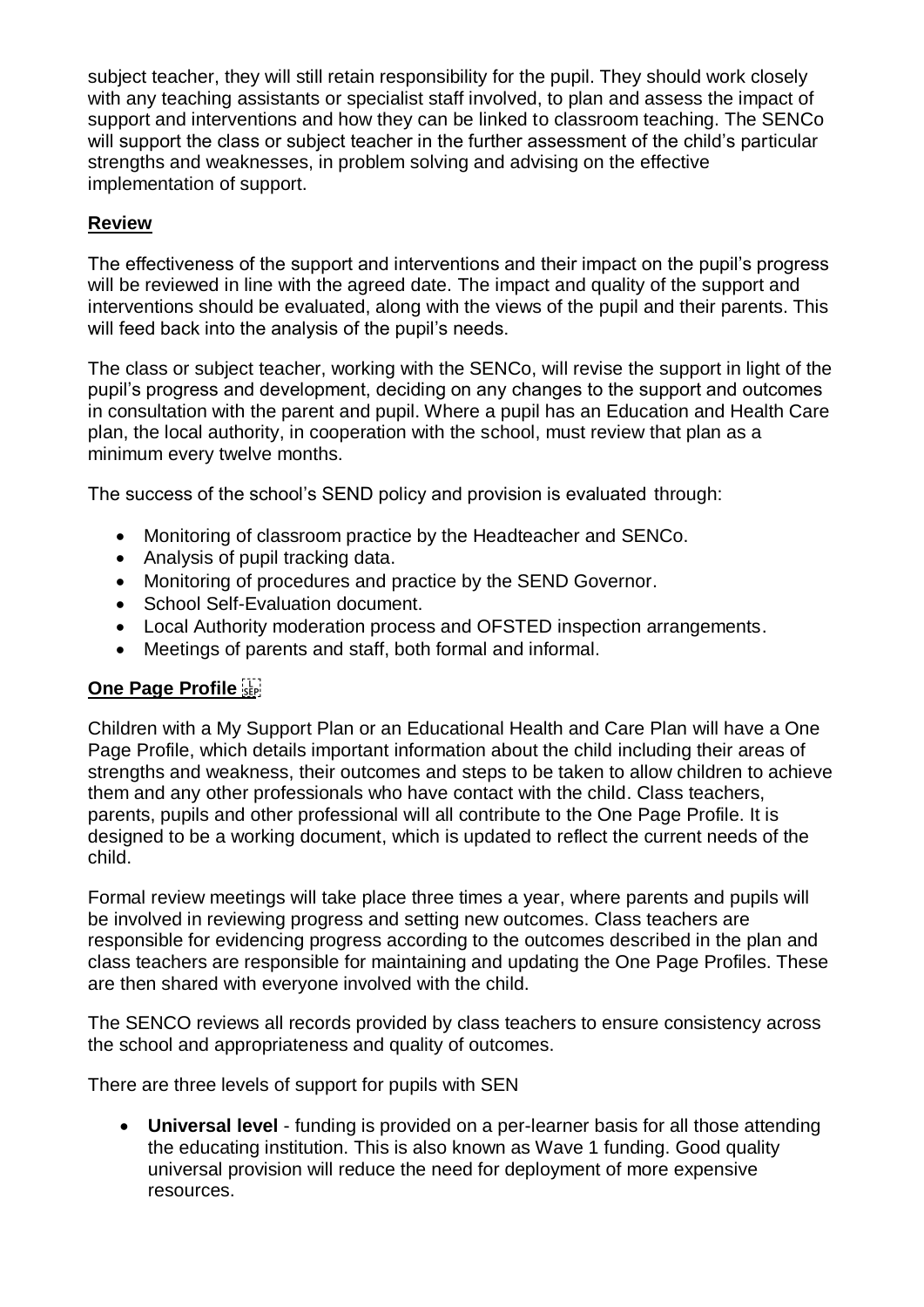- **Targeted level** mainstream providers (schools and academies) are expected to contribute the first £6,000 of the additional educational support provision for learners with SEN from their notional SEN budget. This is also known as Wave 2 funding.
- **Specialist** or **personalized level** top-up funding above £10,000 (elements 1 and 2) is provided on a per-leaner basis by SENART who place the pupil. It is important to note that the level and combinations of provision may change over time.

### **Specialist Support**

Schools may involve specialists at any point to advise them on early identification of SEN and effective support and interventions. Where a pupil continues to make less than expected progress, despite evidence-based support and interventions that are matched to the pupil's area of need, the school will consider involving specialists, including those secured by the school itself or from outside agencies.

The pupil's parents will always be involved in any decision to involve specialists. The involvement of specialists and what was discussed or agreed should be recorded and shared with the parents and teaching staff supporting the child in the same way as other SEND support.

#### **Education, Health and Care Needs Assessments**

Where, despite the school having taken relevant and purposeful action to identify, assess and meet the SEND of the child or young person, the child or young person has not made expected progress, the school or parents should consider requesting an Education, Health and Care needs assessment. All children with an EHCP will also have short-term targets (outcomes) set for them that have been established after consultation with the Educational Psychologist, other professionals, school, parents/carers, child as identified in the EHCP. These targets will then be set out in the One Page Profile.

The delivery of the interventions recorded in the One Page Profile will continue to be the responsibility of the class teacher.

#### **Criteria for Exiting the SEN Register**

If it is felt that children are making progress, which is sustainable, then they may be taken off of the SEND register. If this is the case then the views of the teacher, SENCo, pupil and parents need to be taken into account, as well as that of any other professionals involved with the child. If it is agreed by all to take the pupil off of the SEND register, then all records will be kept until the pupil leaves the school (and passed on to the next setting). The pupil will continue to be monitored through the schools monitoring procedures, such as pupil progress meetings. If it is felt that the pupil requires additional assistance, then the procedures set out in this policy will be followed.

#### **Roles and Responsibilities**

Provision for pupils with SEND is a matter for the school as a whole. The governors, in consultation with the Headteacher and SENCo, have a legal responsibility for determining the policy and provision for pupils with special educational needs. They maintain a general overview and have an appointed a representative who takes particular interest in this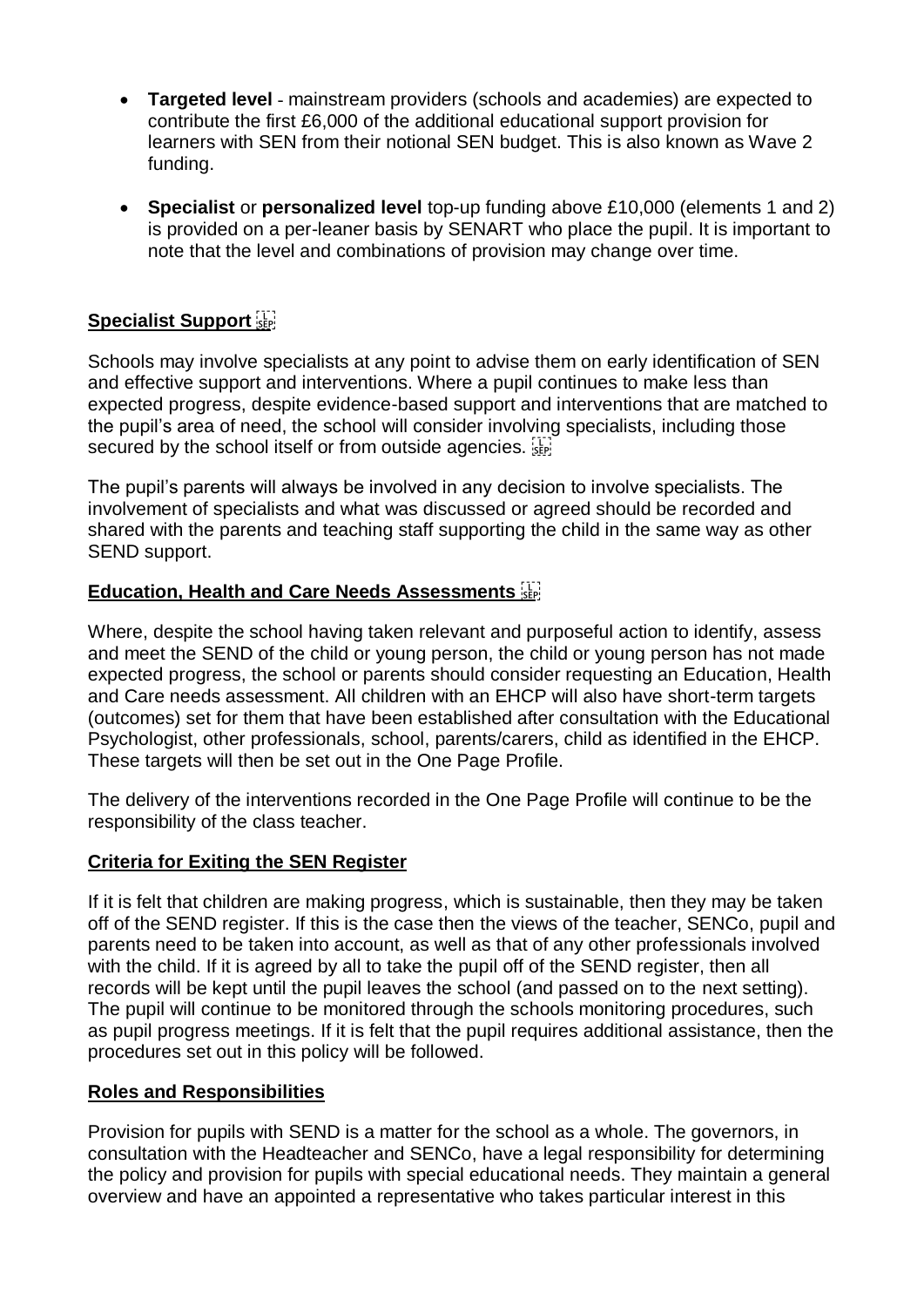aspect of the school. The SEN governor is Sue Hodgson.

**Governors** will ensure that:

- The necessary provision is made for any pupil with SEND.
- All staff are aware of the need to identify and provide for pupils with SEND.
- Pupils with SEND join in school activities alongside other pupils, so far as is  $\frac{1}{100}$  reasonably practical and compatible with their needs and the efficient  $\frac{1}{100}$  ducation of other pupils.
- The One Page Profile informs parents how the school is making sure they are  $\frac{1}{25}$  meeting the learning needs of individual pupils.
- They have regard to the requirements of the Code of Practice for Special **Educational Needs (2014).**
- Parents are notified if the school decides to make SEND provision for their child.
- They are fully informed about SEND issues, so that they can play a major part  $\frac{1}{3}$ school self-review.
- They set up appropriate staffing and funding arrangements, and oversee the school's work for SEND.

The **Head Teacher** is responsible for:

- The management of all aspects of the school's work, including provision for  $\frac{1}{2}$  pupils with special educational needs.
- Keeping the governing body informed about SEND issues.
- Working closely with the SENCo.
- The deployment of all special educational needs personnel within the school.
- Monitoring and reporting to governors about the implementation of the schools' SEND policy and the effects of inclusion policies on the school as a whole.

### **The role of the SENCo**

The school's SENCo is Carole Stevenson, who is also a member of the Senior Leadership Team. She is responsible for the day-to- day management and operation of the SEND policy through:

- Overseeing the day to day operation of the school's SEND policy.
- Coordinating the provision for pupils with special educational needs.
- Ensuring that an agreed, consistent approach is adopted.
- Liaising with and advising other school staff.
- Helping staff to identify pupils with special educational needs.
- Carrying out assessments and observations of pupils with specific learning stroblems.
- Supporting class teachers in devising strategies, drawing up Learner Profiles, Supporting Me To Learn Plans and One Page Profiles, setting Figures appropriate to the needs of the pupils, and advising on appropriate resources and materials for use with pupils with special educational needs and on the effective use of materials and personnel in the classroom.
- Liaising closely with parents of pupils with SEND alongside class teachers, so that they are aware of the strategies that are being used and are involved as partners in the process.
- Liaising with outside agencies, arranging meetings and providing a link between these agencies, class teachers and parents.
- Maintaining the school's SEND register and records.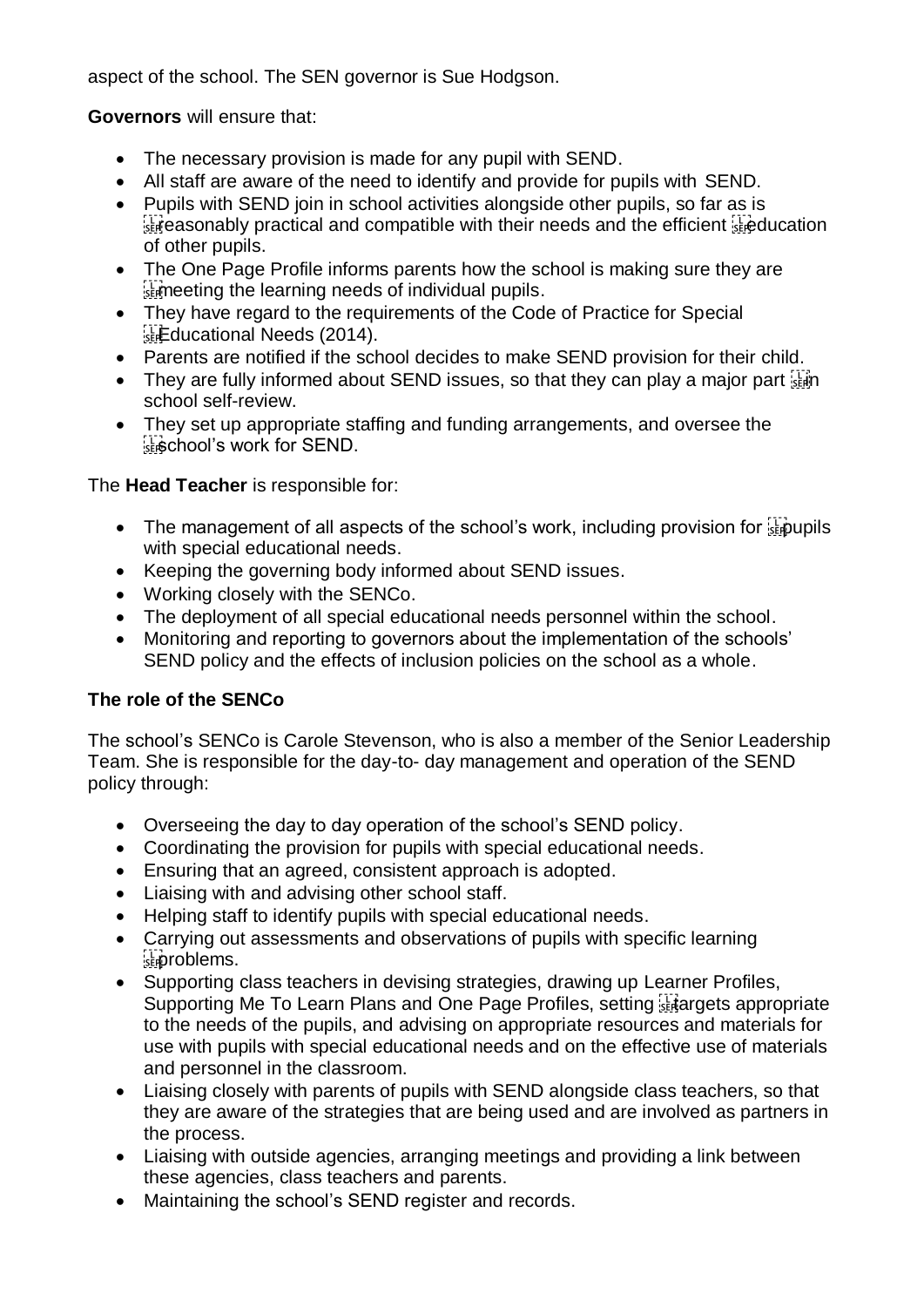- Assisting in the monitoring and evaluation of progress of pupils with SEND  $\frac{1}{3}$  hrough the use of existing school assessment information, e.g. class-based strassessments/records, teacher assessments, end of term/year tests, SATs.
- Contributing to the in-service training of staff.
- Liaising with other SENCos to help provide a smooth transition from one  $\frac{1}{356}$ chool to the other.

### **Class teachers** are responsible for:

- Providing high quality teaching for all children.
- Assessing pupil's needs and planning appropriate adjustments, interventions  $\mathbb{F}_q$  and support to match the outcomes identified for the pupil (in liaison with the **SENCO**, parents and pupil).
- Writing, evaluting and updating the Learner Profiles, Supporting Me To Learn Plans or One Page Profiles for the pupils in their class who are on the SEND register.
- Regularly reviewing the impact of these adjustments, interventions and  $\frac{1}{15}$  support, including pupils with SEND in the classroom, through providing an  $\frac{1}{2}$  appropriately differentiated curriculum.
- Retaining responsibility for the child, including working with the child on a daily basis.
- Making themselves aware of the school's SEND policy and procedures for identification, monitoring and supporting pupils with SEND.
- Directly liaising with parents of children with SEND.

### **Learning Support Assistants** should:

- Be fully aware of the school's SEND policy and the procedures for identifying,  $\frac{1}{360}$  assessing and making provision for pupils with SEND.
- Use the school's procedure for giving feedback to teachers about pupils' progress.

LSAs work as part of a team with the SENCo and the teachers supporting pupils' individual needs and ensuring inclusion of pupils with SEND within the class. They play an important role in implementing One Page Profiles and monitoring progress.

#### **Training and Resources**

In order to maintain and develop the quality of teaching and provision to respond to the strengths and needs of all pupils, all staff are encouraged to undertake training and development. All teachers and support staff undertake induction on taking up a post and this includes a meeting with the SENCo to explain the systems and structures in place around the school's SEND provision and practice, and to discuss the needs of individual pupils. Staff training needs will be discussed at this stage, and both teaching and support staff will be made aware of training opportunities that relate to working with child with SEND. The school's SENCO keeps up to date with local and national updates in SEND.

### **Parent Partnership**

At Ackworth Mill Dam School we believe that the relationship between parents/carers and the school, built on trust and mutual understanding, is crucial to the educational progress of the child. In order to develop and maintain such relationships, the school will

- Invite parents / carers to review meetings and include them in the development of Learner Profiles, Supporting Me To Learn Plans and One Page Profiles.
- Ensure teachers and the SENCo are available for parents to speak to as and when